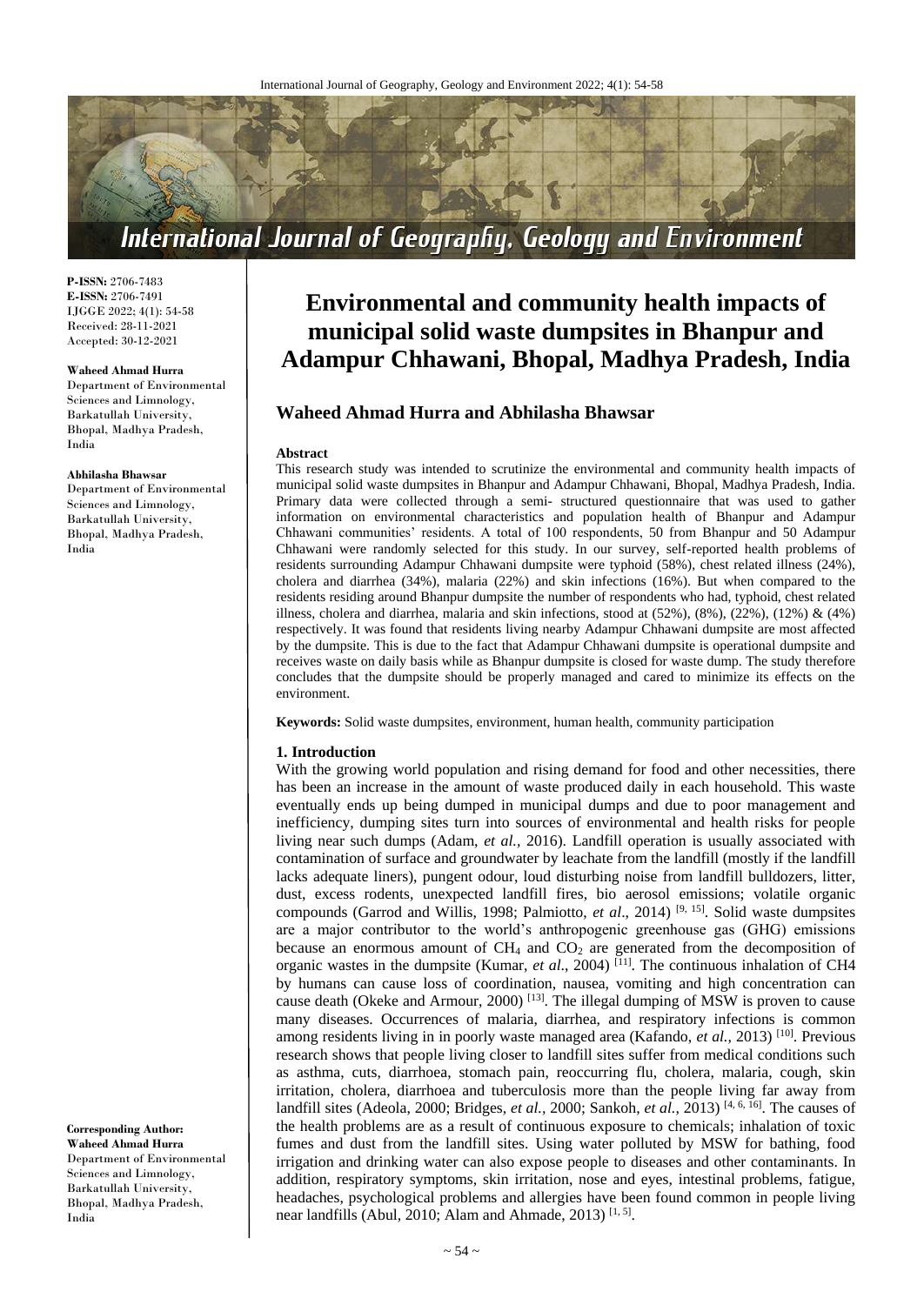Hence the present study has been attempted to evaluate the environmental and human health impacts of solid waste dumpsites.

## **2. Materials and Methods 2.1 Study Area**

The study was conducted in Bhopal Division which is capital city of Madhya Pradesh, India. Two solid waste dumpsites were selected for the present study viz., Bhanpur dumpsite and Adampur Chhawani dumpsite. The Bhanpur dumpsite is ex-landfill site with the total area of 57.80 acres and it is located at latitude 230 17'47.59''N, longitude 770 25'11.54 E. The Adampur Chhawani dumpsite is scientific and operational dumpsite. The total area of Adampur Chhawani dumpsite is 60 acres and it is located between 230 15'18.66" N and 770 32'25.06'' E.

## **2.2 Data collection and sample size**

A comparative cross- sectional design was employed which involved the use of semi- structured interviewerquestionnaire to randomly selected household respondents. The questionnaire was divided into three sections: Section A: Socio- demographic Information, Section B: A: Socio- demographic Information, Environmental Characteristics and Section C: Health Problems of residents Each questionnaire was carefully

reviewed to determine the completeness and validity of the responses. The household heads or adult members (preferably females) of the community who resided around the dumpsite participated in the survey. A total of 100 respondents, 50 from Bhanpur and 50 Adampur Chhawani were selected for the present study.

### **3. Results and Discussion**

#### **3.1 Socio-Demographic Characteristics of Respondents**

The social and demographic characteristics of the respondents are presented in Table-1. The results from our field survey states that most of the respondents participated in this survey were aged between 31-50 years. The high participation of women in our study was probably due to availability, better knowledge and awareness of women on the health issues affecting their children and household members (Shomoye and Kabir, 2016)  $^{[17]}$ . Most of the respondents have resided around both the study areas for over 5 years and were mainly self-employed (businessman). The distribution for level of education shows that majority of the respondents had no schooling education, few respondents had tertiary education. The dumpsite is home to uneducated populace who have taken refuge in the dumpsites and its vicinity as a means of their survival (Olusosun, 2014) [14] .

**Table 1:** Social and Demographic Characteristics of Respondents

| Social and Demographic characteristics of respondents | <b>Adampur Chhawani</b><br>$N=50(100\%)$ | <b>Bhanpur</b><br>$N=50(100\%)$ |
|-------------------------------------------------------|------------------------------------------|---------------------------------|
| Gender                                                |                                          |                                 |
| Male                                                  | 23 (46)                                  | 20(48)                          |
| Female                                                | 27 (54)                                  | 30(52)                          |
| Age                                                   |                                          |                                 |
| $21-30$ years                                         | 9                                        | 11                              |
| $31-40$ years                                         | 22                                       | 15                              |
| $41-50$ years                                         | 16                                       | 20                              |
| 51 and above                                          | 3                                        | $\overline{4}$                  |
| <b>Educational Level</b>                              |                                          |                                 |
| No Schooling                                          | 34                                       | 20                              |
| Primary                                               | 7                                        | 5                               |
| <b>High School</b>                                    | 5                                        | 16                              |
| Tertiary education                                    | 3                                        | 9                               |
| <b>Employment Status</b>                              |                                          |                                 |
| Daily wage                                            | 21                                       | 11                              |
| Businessman                                           | 23                                       | 27                              |
| Govt. employ                                          | $\overline{4}$                           | 9                               |
| Private employ                                        | $\overline{c}$                           | 3                               |
| <b>Size of family members</b>                         |                                          |                                 |
| 2-3 members                                           | 10                                       | 14                              |
| 4-6 members                                           | 22                                       | 26                              |
| 6-8 members                                           | 14                                       | 8                               |
| Above 9 members                                       | $\overline{\mathcal{L}}$                 | $\overline{c}$                  |
| Duration of stay in the area                          |                                          |                                 |
| 1-5 years                                             | 9                                        | $\overline{2}$                  |
| 5-10 years                                            | 15                                       | 8                               |
| 11 years and above                                    | 26                                       | 40                              |
| <b>Source of Drinking water</b>                       |                                          |                                 |
| Tube Wells/Bore well                                  | 36                                       | 7                               |
| Govt. Water tank/pipeline                             | 14                                       | 43                              |

## **3.2 Perceptions of the Respondents on Environmental problems in the community**

The results of the study showed that residents living near waste dumps are detrimental to good health. With regards to the infestation of rats and fleas from dumpsites, the majority

of respondents (96%) from Adampur Chhawani complained that influence of rats and flies are dominant in the community, although residents of Bhanpur dumpsite also claimed, but the influence is more less compared to Adampur Chhawani. A large majority of the respondents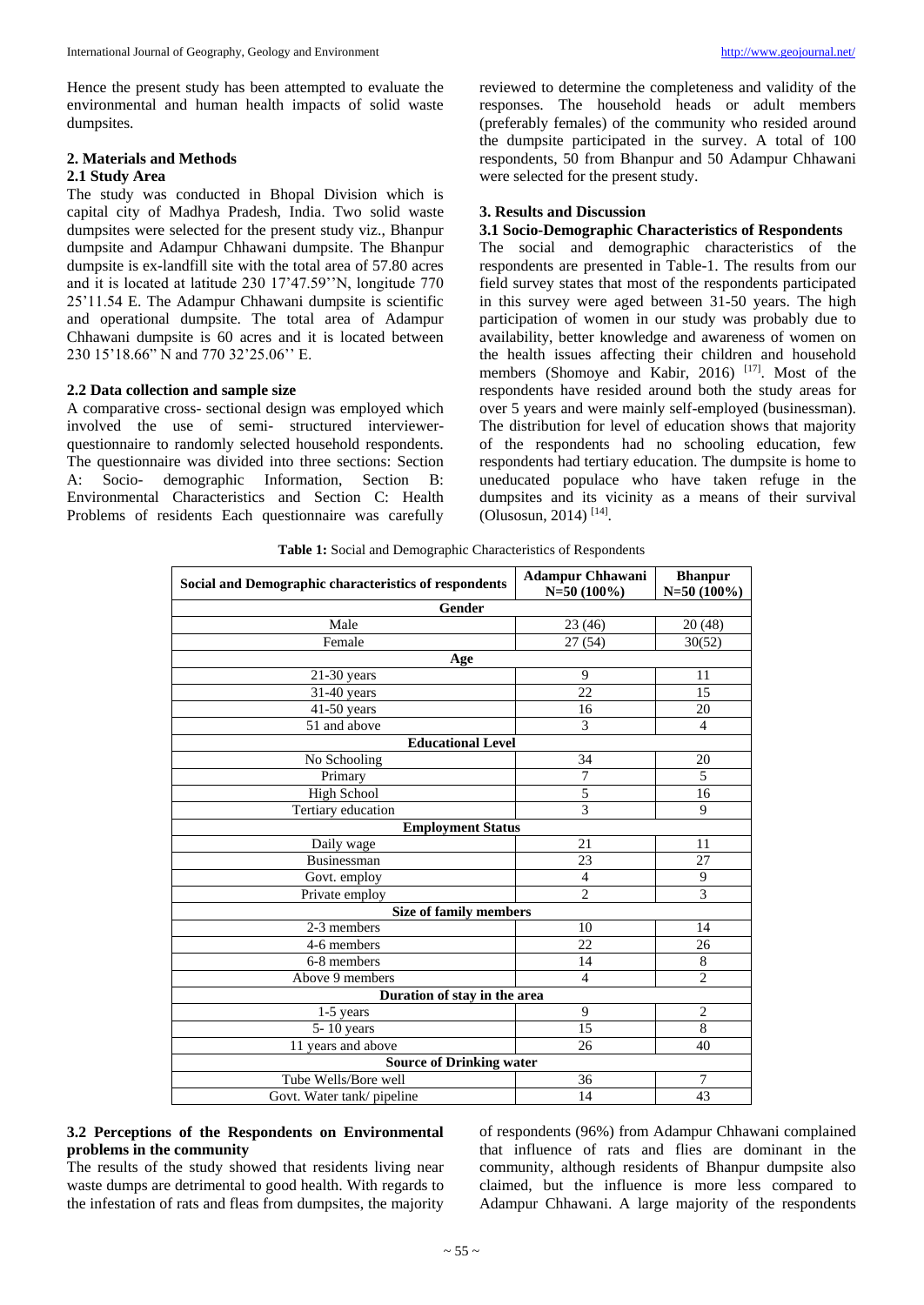perceived unpleasant odour and various health problems as being the most urgent issues associated with living close to the dumpsite. With regards to the effects on the quality of environment around the dumpsite, majority of the household respondents of Adampur Chhawani (88%) complained of the odour emanating from the dumpsite while 8% perceived from Bhanpur dumpsite. This means decomposition of organic solids wastes due to spend long time at places of storage and became source of health hazards on community and environmental pollution. Ohwo  $(2011)^{-[12]}$  stated that waste left unattended to for a long time constitute serious hazard and produces offensive odour which can cause serious health challenges to those living around the site. Furthermore, uncontrolled burning of waste in open dumpsite could result in air pollution and increase greenhouse gas emission which has been known to contribute to climate change. Burning waste is usually an environmentally poor waste management option that releases a hazardous mixture of cancer-causing compounds and other toxic substances into the environment (UNEPA, SWM, 2015)<sup>[18]</sup>. Inappropriate disposal of solid waste can

be risky which often manifest by contamination of surface and ground water through leachate. Majority of the respondents (90%) from Bhanpur and (40%) from Adampur Chhawani reported groundwater contamination due to dumpsite leachate. Studies have shown that it is inevitable for landfills not to contaminate groundwater, as leachate percolates into groundwater through cracks of membranes (for sanitary landfills) and contaminates it, because of high bacteria content. The preceding section of the present study carried out laboratory analysis of groundwater in the both areas and found groundwater contamination from both the study areas, however, the source of drinking water in the vicinity was provided by the Municipality. In context to the noise pollution, 16% respondents from Adampur Chhawani perceived noise pollution due to regular movement of vehicle carrying solid waste from city to dumpsite while respondents from Bhanpur dumpsite reported less nose 4%, this may be due closer of dumpsite. Fig. 1 Showing the Perceptions of the Respondents on Environmental problems in the community.



**Fig 1:** Showing the Perceptions of the Respondents on Environmental problems in the community.

#### **3.3 Perception of respondents on illness/ disease in the community**

The study had find out health impacts that were affecting local communities residing around the dumpsites. In our survey, self-reported health problems of residents surrounding Adampur Chhawani dumpsite were typhoid (58%), chest related illness (24%), cholera and diarrhea (34%), malaria (22%) and skin infections (16%). But when compared to the residents residing around Bhanpur dumpsite the number of respondents who had, typhoid, chest related illness, cholera and diarrhea, malaria and skin infections, stood at (52%), (8%), (22%), (12%) & (4%) respectively. Similar results were reported by other studies, who showed that diarrhea, typhoid fever, skin infection and respiratory infections were frequent among the residents

surrounding the waste dumpsites (Addo *et al.,* 2015; Dea and Debnathb, 2016) <sup>[3, 7]</sup>. Further, the WHO (2000) <sup>[19]</sup> states that residents who live reside around the waste dumps are subjected to more attacks of cholera, acute intestinal infections, skin diseases, blood and eyes cancer and respiratory infections (WHO, 2000) <sup>[19]</sup>. These studies together with our study illuminated the potential health consequences of poor SWM. The results in the present study revealed that self-reported health problems were high at Adampur Chhawani dumpsite compared to Bhanpur dumpsite. This is due to the fact that Adampur Chhawani dumpsite is operational dumpsite and receives waste on daily basis while as Bhanpur dumpsite is closed for waste dump. Fig. 2 Showing Perception of respondents on illness/ disease in the community.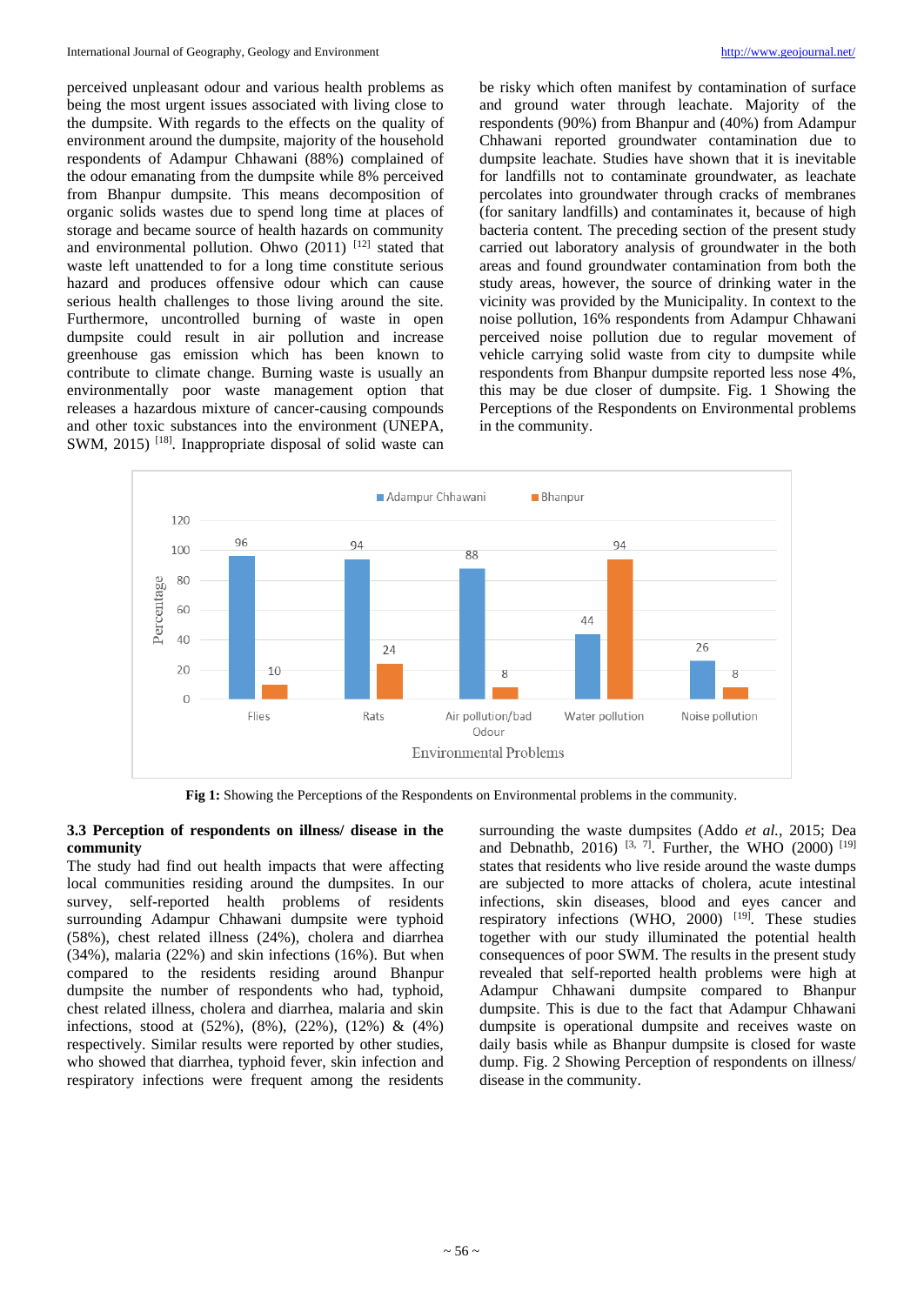

**Fig 2:** Showing Perception of respondents on illness/ disease in the community.

### **4. Conclusion**

This study examined the environmental and health impacts of households living around (nearby) the Bhanpur dumpsite and Adampur Chhawani dumpsite in Bhopal, Madhya Pradesh. Results from the analysis of data revealed that both Bhanpur residents and Adampur Chhawani residents suffered from related diseases due to the location of the dumpsite closer to their settlements. It was discovered during the survey that residents living nearby Adampur Chhawani dumpsite are most affected by the dumpsite. Hence they were victims of typhoid, Chest related illness, Cholera and Diarrhea, Malaria and skin infections. The reason for this is the Adampur Chhawani dumpsite is operational and has many environmental related health implications on local populace. This state of health of respondents in this study can be linked to pollution from the dumpsite. It was also noted that the extent of air and water pollution is worse in the raining season as a result of offensive and disease-carrying odor, as well as ground water pollution. The study therefore concludes that the dumpsite should be properly managed and cared to minimize its effects on the environment. For improved health status of the people living less than fifty metres away from the dumpsite, it is a matter of concern for the Bhopal Municipal Corporation to resettle such residents in a safe and clean environment. The local population needs to be educated by health departments about the effects of dumpsites on their health and preventive measures should be provided to the local population.

## **5. References**

- 1. Abul S. Environmental and health impact of solid waste disposal at Mangwaneni dumpsite in Manzini: swaziland. J Sustainable Dev Afr. 2010;12(7):64-78.
- 2. Adam BAA, El-gader AB, Abdelrhman IEA. Health and environmental impacts due to final disposal of solid waste in Zalingy Town - Central Darfur State – Sudan. International Journal of Research - Granthaalayah, 2015;4(11):92-100.
- 3. Addo IB, Adei D, Acheampong EO. Solid waste management and its health implications on the dwellers of Kumasi metropolis, Ghana. Curr Res J Social Sci. 2015;7(3):81-93.
- 4. Adeola FO. Endangered community, enduring people:

Toxic contamination, health, and adaptive responses in a local context. Environ. Behav. 2000;32:209-249.

- 5. Alam P, Ahmade K. Impact of solid waste on health and the environment. Int J Sustainable Dev Green Econ. 2013;2:1.
- 6. Bridges O, Bridges JW, Potter JF. A generic comparison of the airborne risks to human health from landfill and incinerator disposal of municipal solid waste. Environmentalist. 2000;20:325-334.
- 7. Dea S, Debnathb B. Prevalence of Health Hazards Associated with Solid Waste Disposal- A Case Study of Kolkata, India. Procedia Environmental Sciences. 2016;35:201-08.
- 8. Ejaz N, Akhtar N, Nisar H, Naeem U. Environmental impacts of improper solid waste management in developing countries: a case study of Rawalpindi City*.*  WIT Trans Ecol Environ. 2010;142:379-387.
- 9. Garrod G, Willis K. Estimating lost amenity due to landfill waste disposal. Resour. Conserv. Recycl. 1998;22:83-95.
- 10. Kafando P, Segda B, Nzihou J, Koulidiati J. Environmental impacts of waste management deficiencies and health issues: a Case Study in the City of Kaya, Burkina Faso. J Environ Prot. 2013;4:1080- 1087. doi:10.4236/jep.2013.410124.
- 11. Kumar S, Gaikwad SA, Shekdar AV, Kshirsagar PS, Singh RN. Estimation method for national methane emission from solid waste landfills. Atmos. Environ. 2004;38:3481-3487.

doi: 10.1016/j.atmosenv.2004.02.057.

- 12. Ohwo O. Spatial Analysis of the Quality of Borehole Water Supply in Warri-Effurun Metropolis, Delta State, Nigeria. Ikogho: A Multi-disciplinary Journal. 2011;9:91-103.
- 13. Okeke CU, Armour A. Post-landfill siting perceptions of nearby residents: A case study of Halton landfill. Appl. Geogr. 2000;20:137-154.
- 14. Omoniyi O. Olusosun Dumpsite: From waste to wealth. New Telegraph Newspaper, 2014 (Accessed 12 September 2015, at http://new telegraphonline.com/olusosun-dumpsitefrom- waste-to-wealth).
- 15. Palmiotto M, Fattore E, Paiano V, Celeste G, Colombo A, Davoli E. Influence of a municipal solid waste